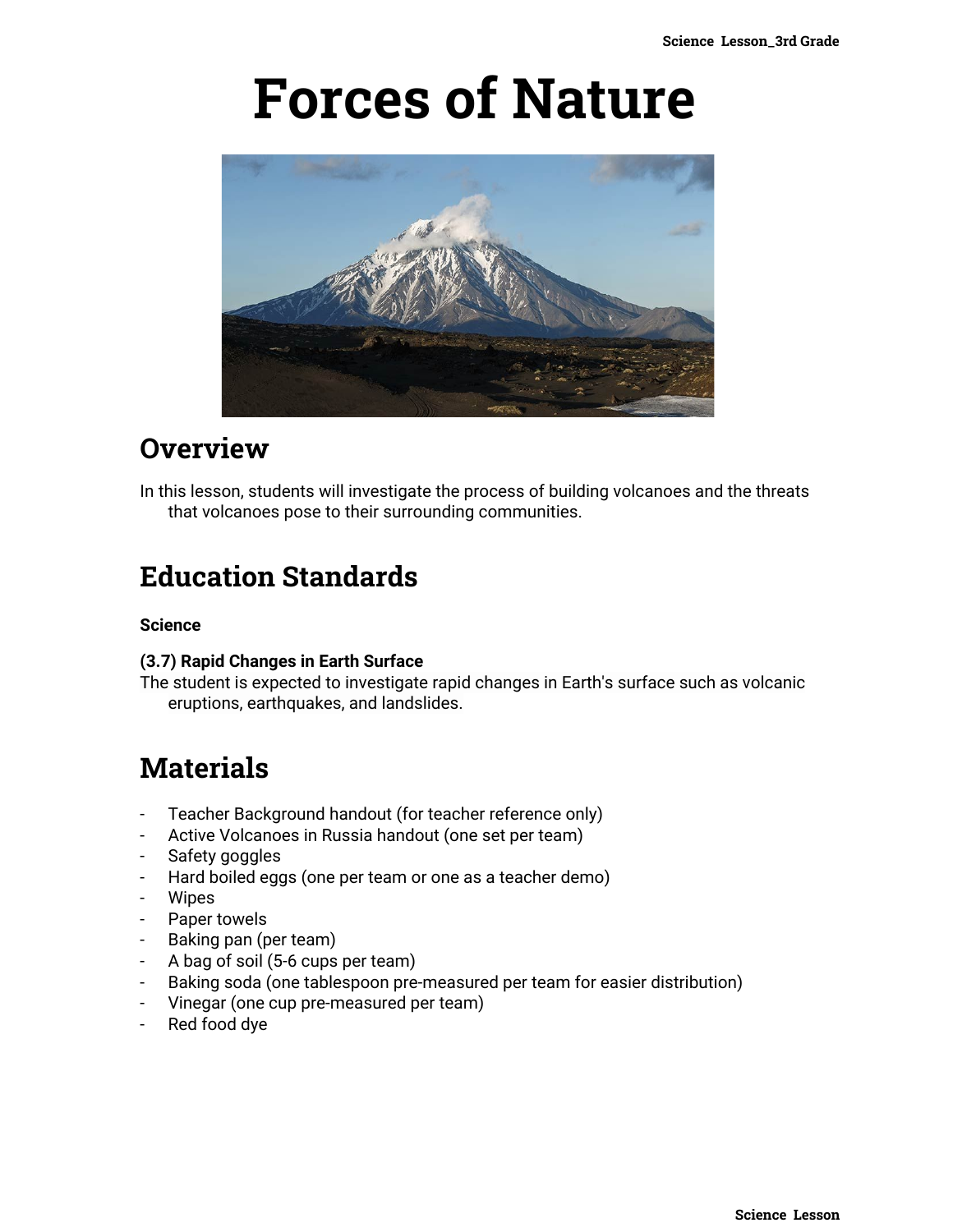# **Vocabulary**

- **Volcano:** A vent in the surface of the Earth through which magma and associated gases and ash erupt; also, the form or structure (usually conical) that is produced by the ejected material.
- **Vent**: The opening at the earth's surface through which volcanic materials issue forth.

**Magma:** Molten rock beneath the surface of the earth.

- **Lava:** Magma which has reached the surface through a volcanic eruption. The term is most commonly applied to streams of liquid rock that flow from a crater or fissure. It also refers to cooled and solidified rock.
- **Crater:** A steep-sided, usually circular depression formed by either explosion or collapse at a volcanic vent.
- **Eruption:** The process by which solid, liquid, and gaseous materials are ejected into the earth's atmosphere and onto the earth's surface by volcanic activity.
- **Extinct Volcano**: A volcano that is not presently erupting and is not likely to do so for a very long time in the future.
- **Active Volcano:** A volcano that is erupting. Also, a volcano that is not presently erupting, but that has erupted within historic time and is considered likely to do so in the future.
- **Destructive Forces:** the process by which rock is broken down, such as erosion and weathering either through the violent actions of volcanoes and earthquakes or by the steady flow of a river.

# **Student Objectives**

Students will understand what volcanoes are and how they are formed.

Students will recognize key characteristics of volcanoes and volcanic eruptions.

Students will understand how volcanic eruptions change the Earth's surface.

# **Activity**

### **Before the activity:**

- 1. Make copies of hands for each team, including a set of vocabulary cards.
- 2. Intro. Activity: Prepare one medium cooked eggs per team or one if you do a teacher model.
- 3. Have supplies for Part Two Activity ready for easy distribution to teams.

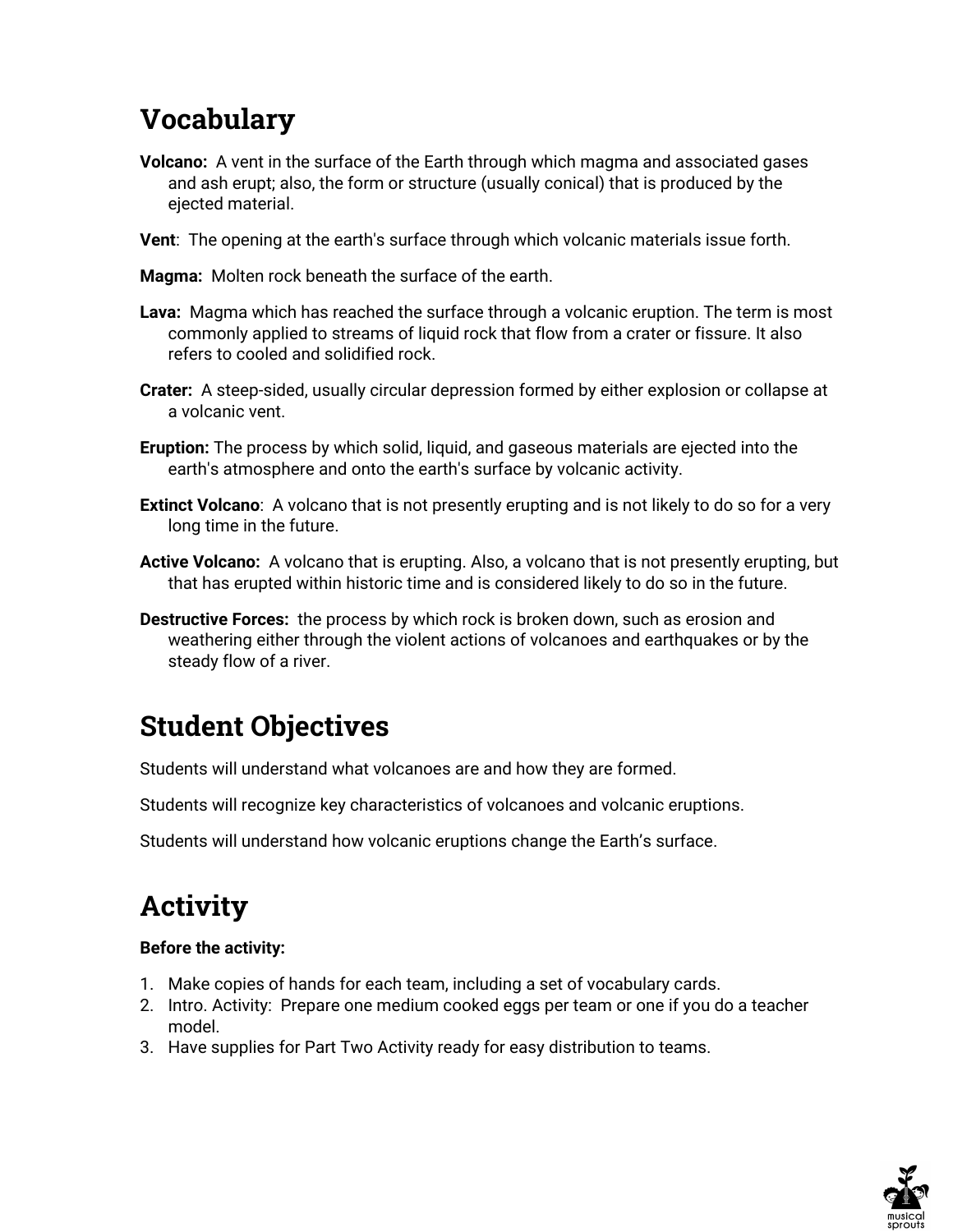### **Introduction Activity:**

Divide the students in small groups (3-5 per group). This will help facilitate conversation within the team about volcanoes.

- 1. Start the lesson by giving students an overview of volcanoes using the teacher background information handouts. Hand each group a set of the Active Volcanoes in Russia handouts. Allow students a few minutes to talk in their groups about what they notice in the pictures. Call on a few groups to share.
- 2. Tell students that they are going to create a model of the Earth by using a boiled egg. Before you hand out the eggs, show students what they will be doing. Take a medium boiled egg and roll it gently on a paper towel, so the shell cracks but does not break off. Give each team one hard boiled egg and a paper towel. Ask each group to roll their egg gently on a paper towel to crack the shell.
- 3. Explain that the broken eggshell is like Earth's crust it is not one solid piece, instead it is broken up into smaller chunks called plates.
- 4. Next, ask each team to gently squeeze the egg (you may want to model first). Explain that the movement on the eggshells represents the Earth's plates and they are constantly moving. The plates float on top of the liquid mantle.
- 5. The following will get a tad bit messy (and the students will love it!). Ask students to squeeze the egg harder. They will begin to notice material oozing out of the cracks. All them to get messy. Allow 1-2 minutes for them to discuss what they think happened in their model.
- 6. Explain that on Earth, sometimes when the plates move, magma escapes from between the cracks, and causes a volcanic eruption.
- 7. Distribute wipes and have students clean up.
- 8. **Teacher demo:** Explain that hotspots occur when magma pushes through the middle of a plate, not in the cracks between plates, as if a hole was poked through the shell of an uncooked egg and liquid oozed out. Demonstrate on an uncooked egg for the class.

### **Part Two Activity (outdoors preferred):**

### *Can be done in teams (as described below) or as a Teacher Demo*

### *Distribute safety goggles*

- 1. Tell students that they will be making a model that demonstrates a volcanic eruption.
- 2. Have students place the baking pan on the ground, and set the soda bottle in the middle of the pan.
- 3. Mound and shape the moist soil around the bottle to form a mountain. Bring the soil right up to the top of the bottle's opening, but don't get the soil inside the bottle.
- 4. Have students pour one tablespoon of baking soda into the bottle.
- 5. Have students color one cup of vinegar with red food coloring (or have it pre-mixed ahead of time).
- 6. Have one student (safety goggles on) pour the colored vinegar into the bottle.
- 7. Stand back and watch red foam spray out of the top and down the mountain like lava from a volcano.
- 8. **Ask:** How does a volcanic eruption affect the surrounding communities? Can anything good come from a volcanic eruption?

### **Teacher explanation:**